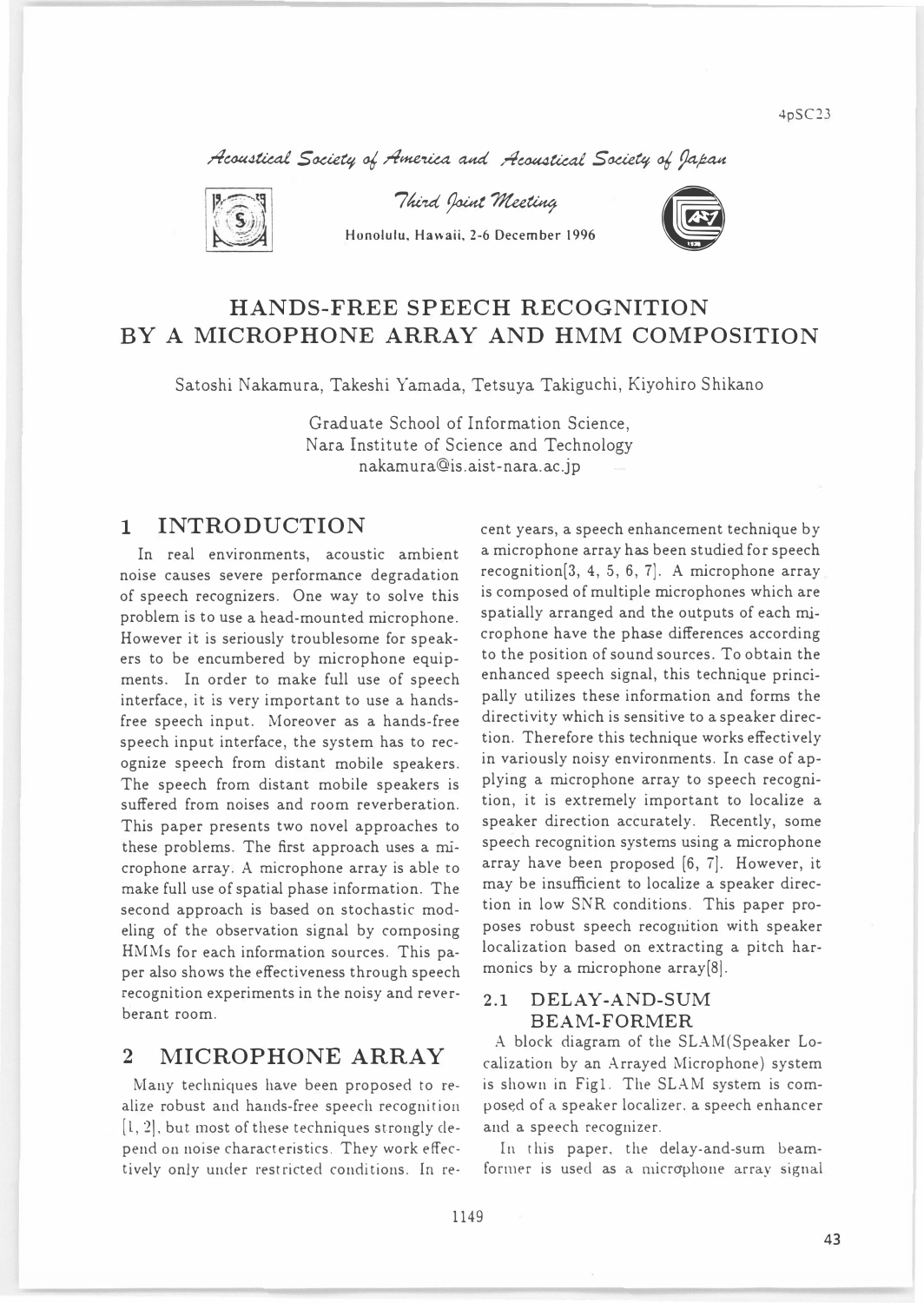

Figure 1: Block diagram of the SLAM system

processing. It is assumed that a plane wave comes from the direction  $\theta$  to the equally spaced array composed of  $M$  microphones, where the plane wave is a complex sinusoidal signal in frequency  $f$ , and  $d$  denotes the distance between two adjacent microphones. The outputs of each microphone  $x_1(t), \dots, x_M(t)$ are given as follows:

$$
x_i(t) = x_1 \left( t - (i - 1) \frac{d \cos \theta}{c} \right), \qquad (1)
$$

where  $c$  is the sound velocity and  $i$  is microphone index. Then the output of the delayand-sum beam-former is given as follows:

$$
y(t) = \sum_{i=1}^{M} x_i \left( t + (i-1) \frac{d \cos \theta}{c} \right)
$$
  
= 
$$
\sum_{i=1}^{M} x_i(t) \exp \left\{ j2\pi f(i-1) \frac{d \cos \theta}{c} \right\} 2
$$

As a result of Eq. (2), a signal comes from the direction  $\theta$  is M times as large, while signals come from different directions aren't enhanced. Therefore the directivity which is sensitive to the direction  $\theta$  is formed.

### 2.2 SPEAKER LOCALIZATION ALGORITHM

An algorithm of the SLAM system is shown in Fig.2. The details of  $(A)(B)(C)(D)$  in Fig.2 are described as follows.

(A) Frequency analyzer In order to apply the delay-and-sum beam-former for broadband signals, the outputs of each microphone are divided into  $K$  frequency components. In Fig. 2,  $x_1(n; m), \dots, x_M(n; m)$  and  $X_1(k;m),\cdots,X_M(k;m)$  denote the outputs of each microphone and the FFT of them. Where



Figure 2: Algorithm of the SLAM system

 $n, k$ , and  $m$  are sample index, frequency index, and frame index, respectively.

(B) (C) Sound source direction estimator In order to estimate sound source directions  $(\theta_1,\dots,\theta_\Gamma)$ , the spatial power spectrum which defined by Eq. (3) is calculated.

$$
P(\theta; m) = \sum_{k=0}^{K-1} P(\theta, k; m), \theta = 0, 1, \dots, 180, (3)
$$
  
where  $P(\theta, k; m)$  is equivalent to the output  
power of the delay and sum becomes and

power of the delay-and-sum beamformer, and is given as follows:

$$
P(\theta, k; m)
$$
  
= 
$$
\left| \sum_{i=1}^{M} X_i(k; m) \exp \left\{ j2\pi f_k(i-1) \frac{d \cos \theta}{c} \right\} \right|_4^2
$$

where  $\theta = 0, 1, \dots, 180$  and  $f_k$  denotes a corresponding frequency to  $k$ .  $\Gamma$  sound source directions are obtained by detecting every peaks of directions on the spatial power spectrum.

### (0) Speaker direction detector

A speaker direction  $\theta_S$  is detected from among the sound source directions estimated in (B)(C). As a result, a enhanced speech power spectrum is obtained as  $P(\theta_S, k; m), k =$  $0, \cdots, K-1.$ 

A simple speaker localization algorithm is based on extracting the maximum power (SLAM-P). SLAM-P is represented as  $\theta_S$  =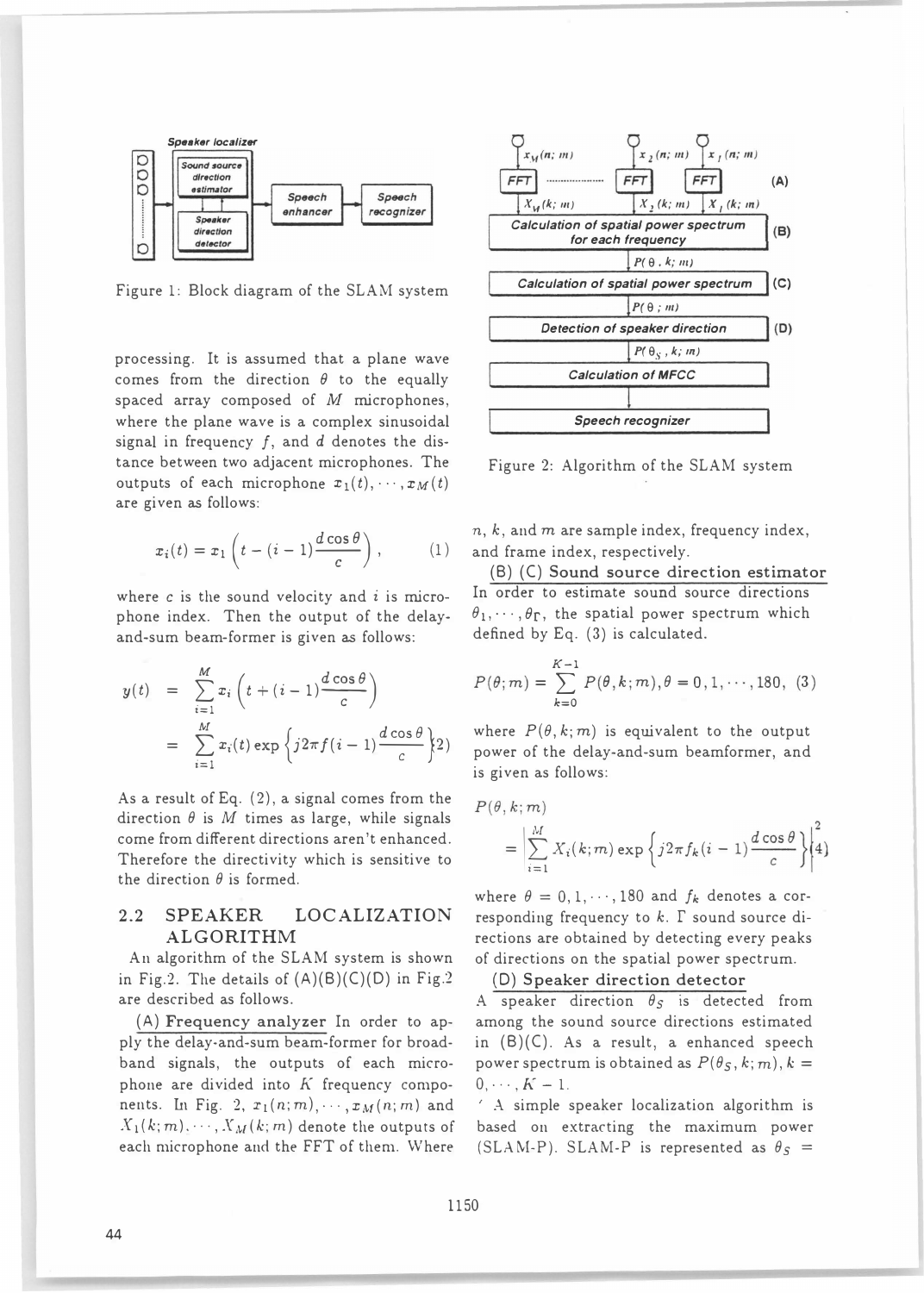$\argmax_{\theta_{\infty}} P(\theta_{\infty}; m)$ , where  $\theta_{\infty}$  denotes one of  $\Gamma$ sound source directions. However this algorithm will be in trouble in low SNR conditions. In this paper, a speaker localization algorithm based on extracting a pitch harmonics (SLAM-H) is used to localize a speaker direction accurately in low SNR conditions. SLAM-H is represented as  $\theta_S = \argmax_{\theta_S} P(\theta_S; m)$ , where  $\theta_{\delta}$ denotes one of  $\Delta$  sound source directions extracted a pitch harmonics. If  $\Delta = 0$ , then a speaker direction which detected previously is used for current frame.

#### **EXPERIMENTS** 2.3

The microphone array is a equally spaced array composed of 14 microphones, where the distance between two adjacent microphones is 2.83 cm. The speaker direction and the Gaussian noise source direction are at 90 degree and 40 degree. The outputs of each microphone are generated considering only the time differences. In real environments, the experimental room as shown in Fig.3 is used for recording. The reverberant time in this room is about 0.18



Figure 3: Experimental Room

sec. Two loud speakers are substituted for a speaker and a Gaussian noise source.

The recognition algorithm is based on 256 Tied Mixture HMM. Speech signals are sampled at 12 kHz and windowed by the 32 ms Hamming window every 8 ms, and then calculated 16-order MFCCs and 16-order  $\Delta$  MFCCs and a  $\Delta$  Power. The recognition experiment is conducted for speaker dependent 500 words recognition. To evaluate the performance of the SLAM system, Word recognition Accuracy (WA) and Speaker Localization Accuracy (SLA) are used. (within  $\pm 3^{\circ}$ )

The directional pattern obtained for 6 kHz band-limited Gaussian noise in computer simulation and real environments are shown in Fig.4. The gain for 40 degree in computer simin computer simulation



Figure 4: Directivitional Pattern

ulation and real environments are  $-21.7$  dB and  $-17.3$  dB.

#### $2.4$ **RECOGNITION RESULTS**

The word recognition accuracy (WA) and speaker localization accuracy (SLA) are shown in Table 1. Delay-sum is the case that a

Table 1: Word Recognition Accuracy and Source Localization Accuracy

|            | $SNR$ $dB$ |            |            |            |           |  |  |  |  |
|------------|------------|------------|------------|------------|-----------|--|--|--|--|
| Simulation |            | 10         | 20         | Clean      |           |  |  |  |  |
|            | WA         | <b>SLA</b> | WA         | <b>SLA</b> | <b>WA</b> |  |  |  |  |
| Single     | 27.4       |            | 74.8       |            | 97.2      |  |  |  |  |
| Delay-sum  | 90.0       | 100.0      | 97.6       | 100.0      | 97.4      |  |  |  |  |
| SLAM-P     | 29.8       | 24.1       | 83.0       | 56.6       |           |  |  |  |  |
| SLAM-H     | 90.0       | 99.9       | 97.6       | 99.8       |           |  |  |  |  |
|            |            |            |            |            |           |  |  |  |  |
|            |            |            | $SNR$ [dB] |            |           |  |  |  |  |
| Real Env.  |            | 10         |            | 20         | Clean     |  |  |  |  |
|            | WA         | <b>SLA</b> | WA         | <b>SLA</b> | <b>WA</b> |  |  |  |  |
| Single     | 11.4       |            | 53.4       |            | 85.6.     |  |  |  |  |
| Delay-sum  | 64.2       | 100.0      | 82.0       | 100.0      | 85.8      |  |  |  |  |
| SLAM-P     | 18.6       | 21.1       | 64.6       | 47.7       |           |  |  |  |  |

speaker direction is known. This should be an upper bound of the performance of the SLAM system. On the other hand, SLAM-P and SLAM-H are the speaker direction unknown condition. Clean is the case that a Gaussian noise source isn't located (SNR 38 dB). This table confirms that the SLAM system with extraction of pitch harmonics attains the much higher speech recognition performance than that of a single microphone not only in computer simulation but also in real environments. There still remains degradation in the real environment. The de-reverberation of acoustical transfer function and normalization of microphone elements will be necessary.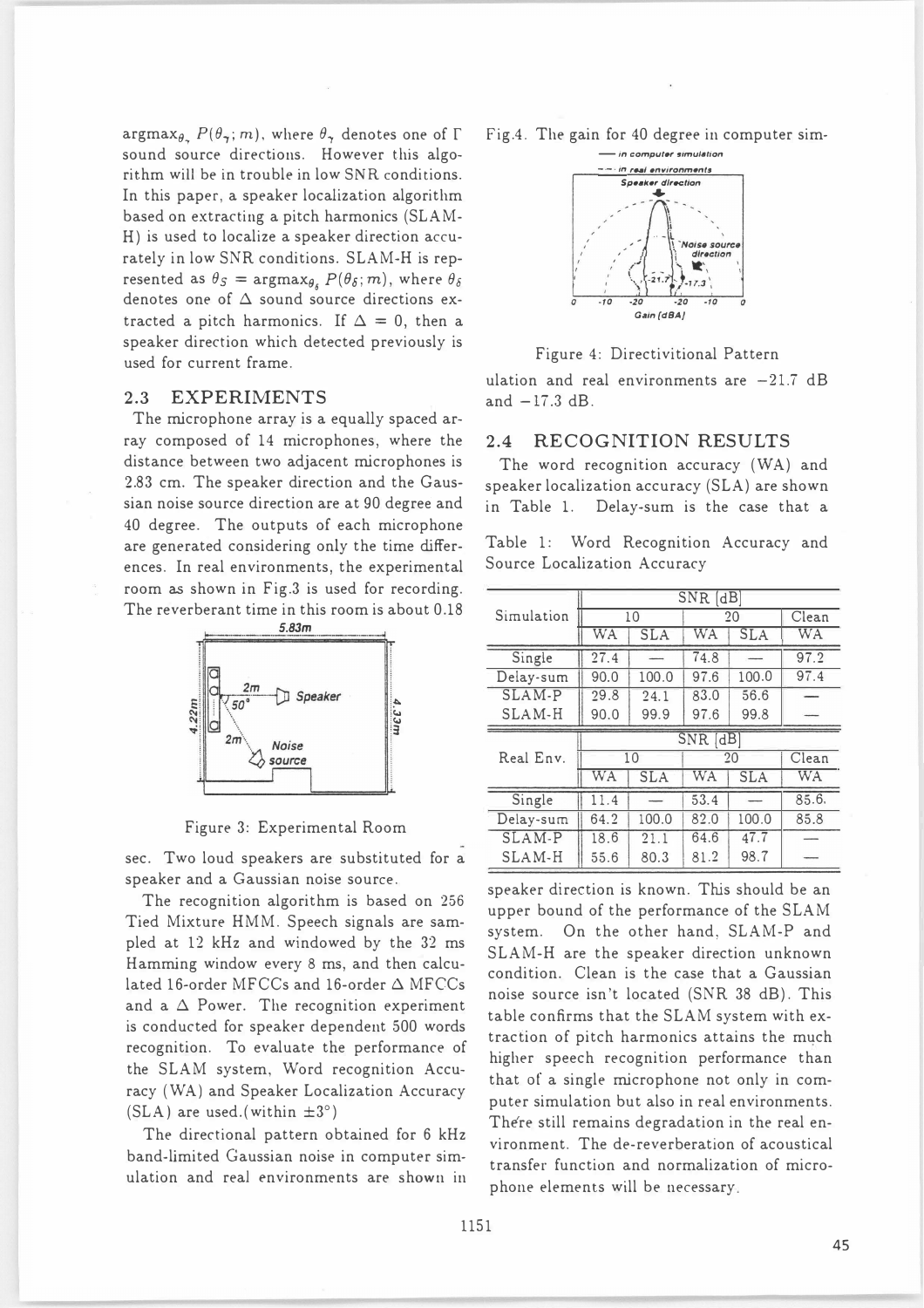# 3 HMM COMPOSITION

In this section HMM composition method for additive noise and room reverberation is introduced. Many works are presented to solve noise and reverberation problems from the points of speech enhancement and model modification. As for the speech enhancement approach, the spectral subtraction method for an additive noise and the cepstral mean normalization method for a convolutional noise had been proposed and confirmed their effectiveness[1, 9]. As for the model modification approach, the conventional multi-template approach, and model adaptation approach[13] and the model (de・ )composition approach[2, 10, 12] had been proposed. Among these approaches the HMM composition approach is promising, because the HMM for the noisy speech can be easily generated by composing the speech HMMs and the noise HMM which trained during noise period. The papers[10, 12] shows the composed noisy HMM outperforms very high accuracy. The papers[ll, 14] also try to apply the method to telephone channel adaptation. In this paper, we apply the HMM composition to the recognition of the speech which is contaminated by not only an additive noise but also the room reverberation[15]

### 3.1 THEORY

On the assumption that the speech and noise signal are independent, the observed signal is represented by

$$
O(t) = S(t) + N(t)
$$

The conventional approach estimates noise statistics during the noise period and recognizes an input noisy speech by using the noise added reference patterns. The HMM composi・ tion executes addition in HMM parameter domain instead of the addition in signal domain. Since the signal level is generally different between training and testing, an adjustment factor  $k$  is introduced. Thus the observed signal is represented by

$$
O(t) = S(t) + kN(t)
$$

where  $O(t)$ ,  $S(t)$  and  $N(t)$  are the observed noisy signal, speech signal and noise signal, respectively. Since this relation is preserved in linear spectral domain, we regard  $O(t)$ ,  $S(t)$ ,  $N(t)$  as short time linear spectra whose analysis window starts at time t from now on.

Generally, parameters for speech recognition are represented by the cepstrum. The parameters have to be transformed to linear domain as an addition of the speech and noise holds[10, 12].

As for a convolutional distortion, the observed distorted spectrum is represented by

$$
O(t) = H(t) \cdot S(t)
$$

where  $H(t)$  is a transfer function from the sound source to the microphone.  $H(t)$  is a function of time t since the sound source may move. The multiplication can be converted to sum in cepstral domain as,

$$
O_{cep}(t) = H_{cep}(t) + S_{cep}(t)
$$

where,  $O_{cep}(t)$ ,  $H_{cep}(t)$  and  $S_{cep}(t)$  are cepstra for the observed signal, acoustic transfer function and speech signal, respectively. Therefore the observed signal is represented by

$$
O(t) = exp(F(S_{cep}(t) + H_{cep}(t))) + kN(t)
$$
 (5)



Figure 5: Block diagram of HMM Composition

This procedure is summarized in Fig.5. The çosille transform. inverse cosine transform, exponential transform and log transform are con・ ducted on HMM parameters. The HMM recognizer decodes the observed signal on a trellis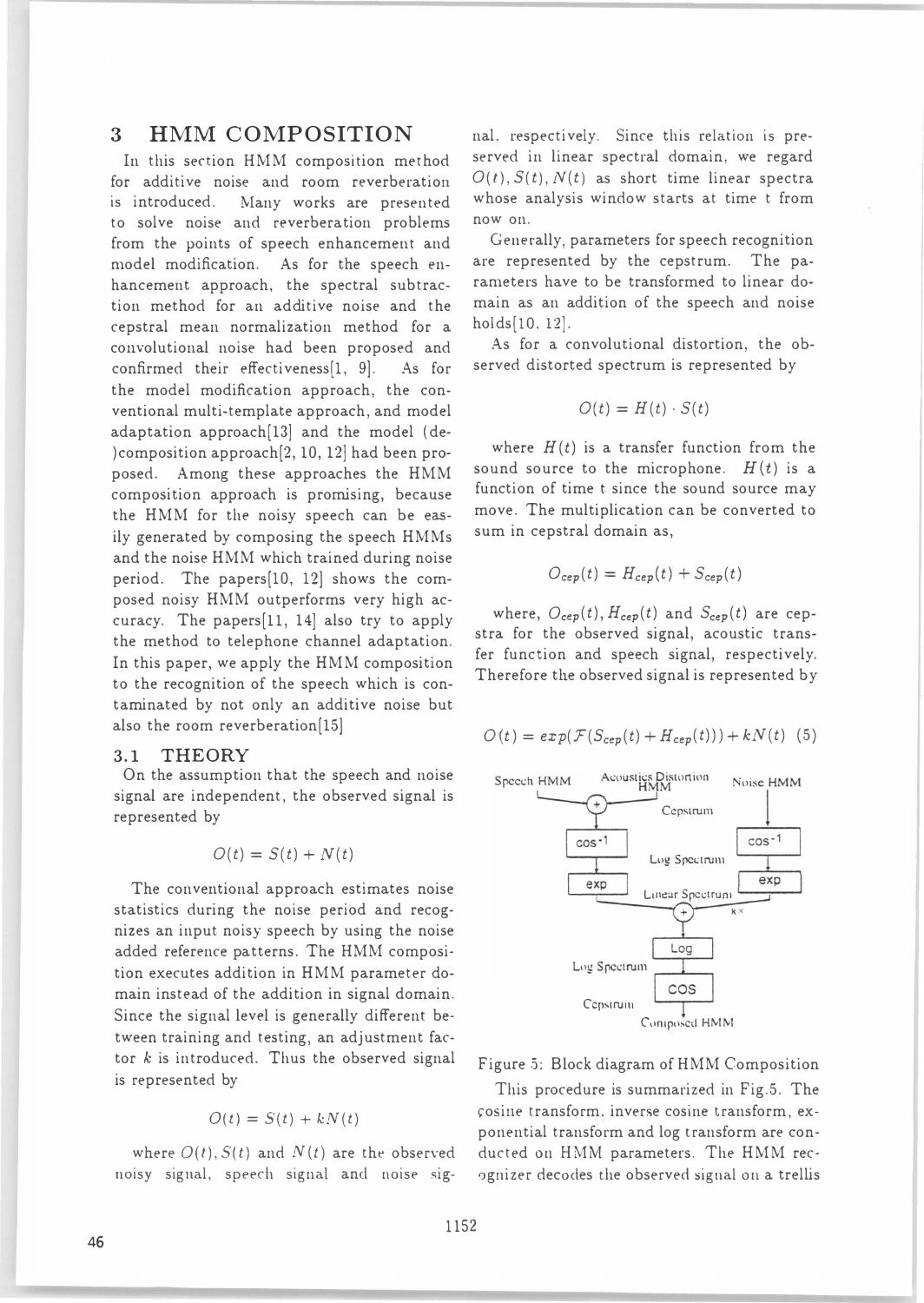diagram according to maximize the log likelihood. Decoded path will bring a optimal combination of a speech, transfer function and noise.

### 3.2 EXPERIMENTS

The recognition experiments are conducted for degraded speech uttered in a same room used in section 2. Fig.6 shows the room used in the experiment. We measured 9 transfer functions from 9 positions to the microphone. The former five positions,  $h_1, \dots, h_5$  are used for the model composition and the latter four positions,  $p_1, \dots, p_4$  are used for the recognition tests. The transfer functions are measured by the sweep method. The test data are simulated by the linear convolution of speech corpus and the measured transfer function.



Figure 6: Room environment

Speech corpus and analysis conditions are the same as section 2. Speaker dependent(SD) and independent(S1) HMMs are prepared. The S1 HMMs are trained by 64 speakers. The 500 words both in training data set and testing data set are used for recognition evaluation. The experiments are carried out by using two male and two female speakers. The noise data is collected in a computer room and added to the clean speech data or acoustically distorted data as the SNR is 15dB

We assigned one state for the noise HMM and 5 states for the HMM of the acoustical transfer function. Fig.7 shows the structure of the HMM of the acoustical transfer function. Each state directly corresponds to one of the training positions,  $h_1, \dots, h_5$ . The single Gaussian pdf is used for these HMMs.

The transfer function in cepstral domain is obtained by subtracting the cepstrum coefficients of original speech from those of convolutioned speech. However this transfer function



Figure 7: Ergodic HMM of acoustical transfer function

wiU be atfected by the predecessor samples, HMM would be able to model the variation by covariance matrix,  $\Sigma$ , of Gaussian pdf. The results are listed in Table.2. The results clarify the effectiveness of the proposed method for noisy and reverberant speech recognition. The effect of a length of the impulse response is also examined. The several distorted signals are artificially made by L=180,100 and 32msec impulse responses by adjusting the original one. The Table.2 also shows those results by HMM composition.

Next, we evaluate the performance of the model for the unknown testing sound source positions. Table.3 shows average SD recognition rates for the known training and unknown testing positions in 180msec reverberation. It is confirmed that the degradation between the training and testing sound source positions is relatively small for all composed HMM.

## 4 CONCLUSION

This paper describes two novel approaches to solve the problems of robust speech recognition in noisy reverberant room. Firstly, the approach based on SLAM, the speaker 10 calization by using arrayed microphones, is presented. The experiments show that the delay-and-sum beam-former improves SNR by  $+20$ dB in 50 $^{\circ}$  and the proposed localization algorithm estimates the speech source direction accurately. SLAM-H achieves the recognition rates close to those of speaker direction known case. Secondly, the HMM composition approach with a single microphone for an adclitive noise and room acoustical distortion is presented. The performance is evaluated by